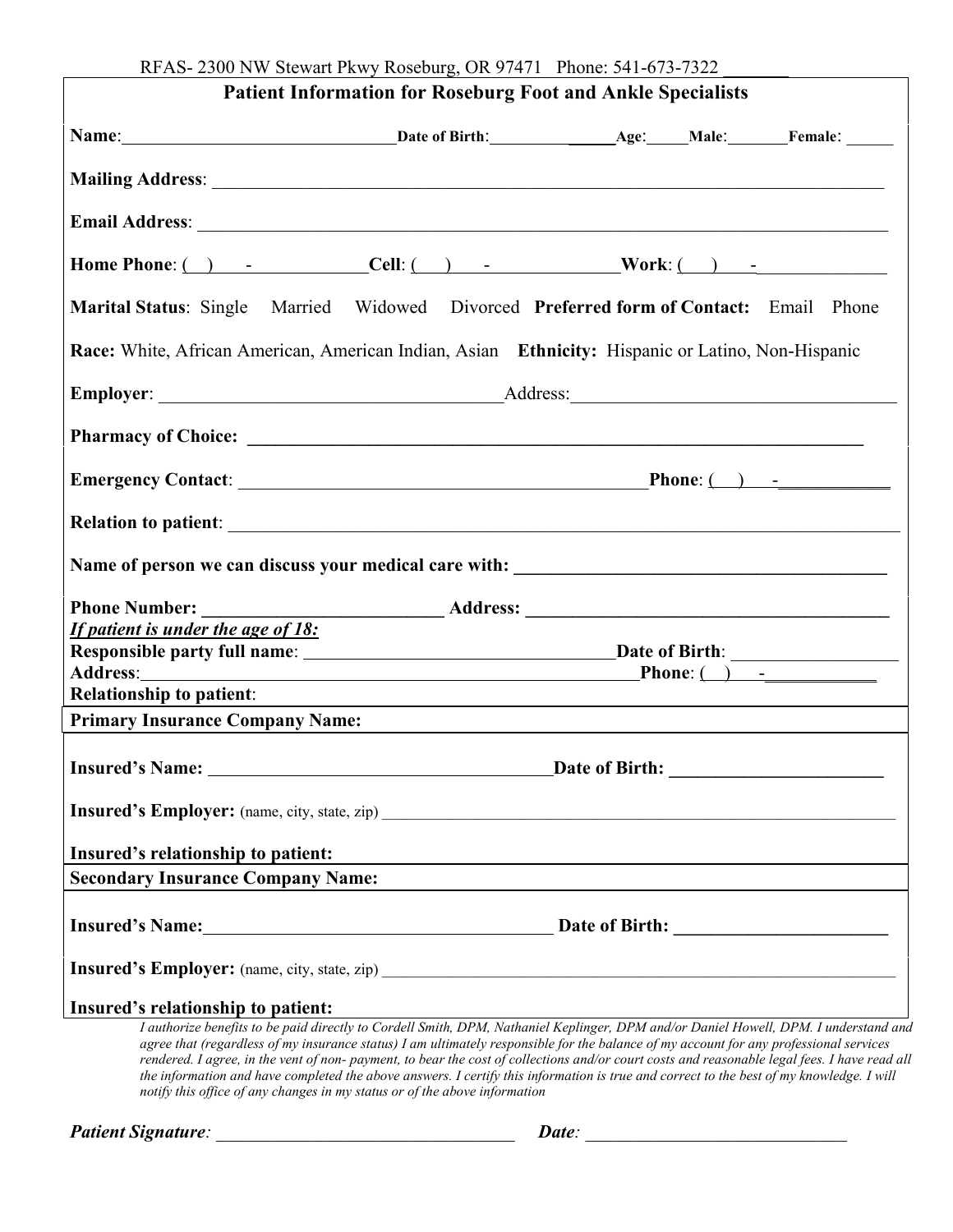| yes | N <sub>0</sub> | Problem                            | <b>Comments and approximate dates</b> |
|-----|----------------|------------------------------------|---------------------------------------|
|     |                | Allergic reaction to medication    |                                       |
|     |                | Headaches                          |                                       |
|     |                | Trouble with vision                |                                       |
|     |                | Trouble with hearing               |                                       |
|     |                | Allergies / Hay fever              |                                       |
|     |                | Asthma                             |                                       |
|     |                | Recent weight loss                 |                                       |
|     |                | Thyroid                            |                                       |
|     |                | Diabetes                           | What year were you diagnosed?         |
|     |                | Skin problems                      |                                       |
|     |                | Anemia                             |                                       |
|     |                | Heart                              |                                       |
|     |                | Mitral valve prolapse/heart murmur |                                       |
|     |                | Poor circulation                   |                                       |
|     |                | High blood pressure                |                                       |
|     |                | Chest pain                         |                                       |
|     |                | Lungs (Pneumonia, TB, CHF)         |                                       |
|     |                | Shortness of breath                |                                       |
|     |                | Liver or gallbladder               |                                       |
|     |                | Stomach trouble                    |                                       |
|     |                | Swelling in feet or ankles         |                                       |
|     |                | Arthritis                          |                                       |
|     |                | Kidney disease or stones           |                                       |
|     |                | Gout                               |                                       |
|     |                | Bleeding tendency                  |                                       |
|     |                | Scarring tendency                  |                                       |
|     |                | Joint pain or stiffness            |                                       |
|     |                | Numbness in feet or legs           |                                       |
|     |                | Cramps in feet or legs             |                                       |
|     |                | Low back pain                      |                                       |
|     |                | Do you smoke? How much?            |                                       |
|     |                | Do you drink alcohol? How much?    |                                       |
|     |                | Psychiatric                        |                                       |
|     |                | Fainting or convulsions            |                                       |
|     |                | <b>Strokes</b>                     |                                       |
|     |                | Pain in other areas                |                                       |
|     |                | Other illnesses or problems        |                                       |
|     |                | HIV positive                       |                                       |
|     |                | Are you pregnant? How many Months? |                                       |
|     |                | Cancer                             |                                       |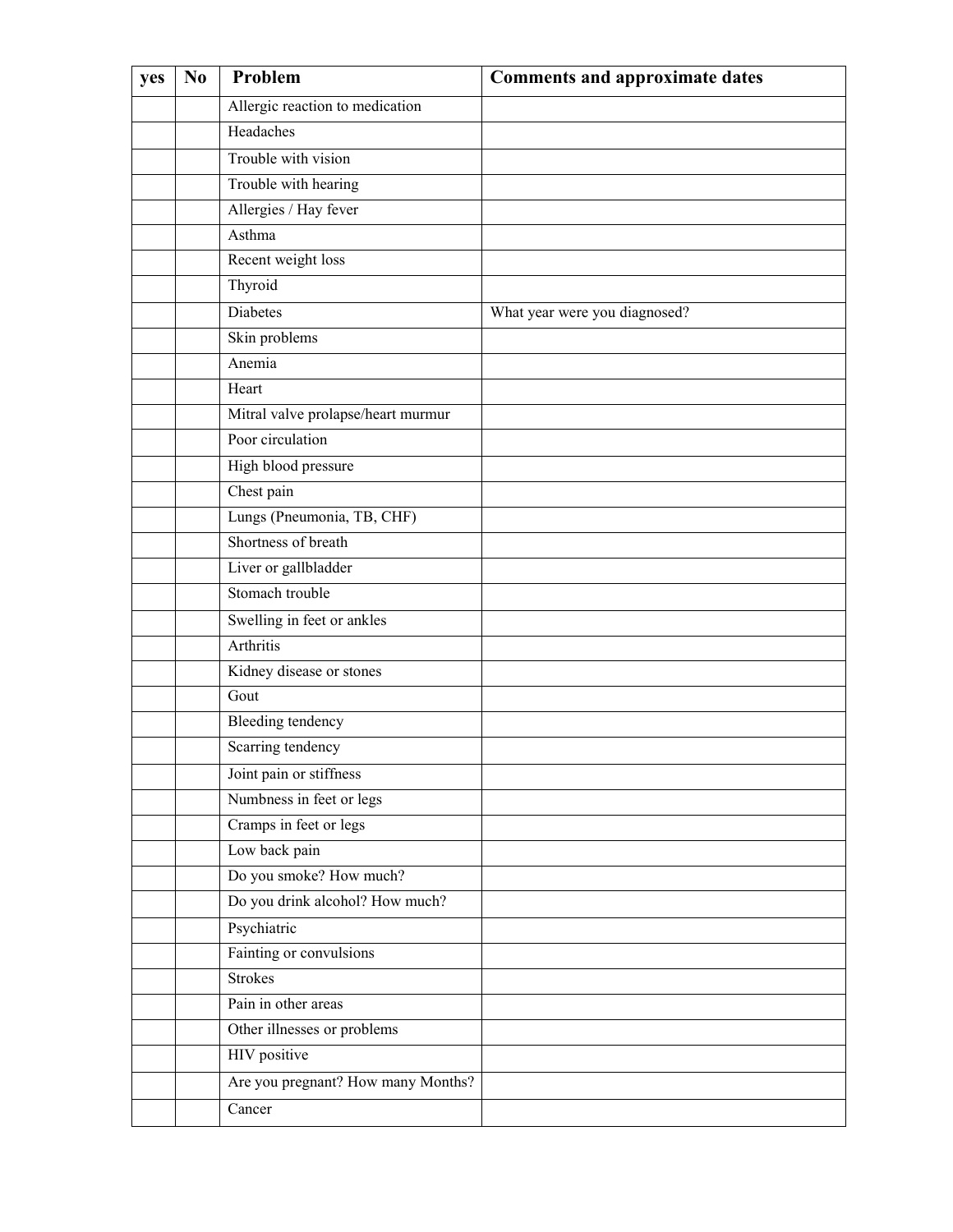| Please list any serious injuries or operations and the date of the episode: |   |  |  |
|-----------------------------------------------------------------------------|---|--|--|
|                                                                             |   |  |  |
|                                                                             |   |  |  |
|                                                                             |   |  |  |
|                                                                             |   |  |  |
|                                                                             |   |  |  |
| Former Podiatrist:                                                          |   |  |  |
| Why did you see your former podiatrist:                                     | ິ |  |  |

| <b>Primary Care Physician:</b><br>Has he/she requested you be seen in this Office? |
|------------------------------------------------------------------------------------|
|------------------------------------------------------------------------------------|

Who referred you? \_\_\_\_\_\_\_\_\_\_\_\_\_\_\_\_\_\_\_\_\_\_\_\_\_\_\_\_\_\_\_\_\_\_\_\_\_\_\_\_\_\_\_\_\_\_\_\_\_\_\_\_\_\_\_\_\_\_\_\_\_\_\_\_\_\_\_\_\_\_\_

What problems bring you to this office? \_\_\_\_\_\_\_\_\_\_\_\_\_\_\_\_\_\_\_\_\_\_\_\_\_\_\_\_\_\_\_\_\_\_\_\_\_\_\_\_\_\_\_\_\_\_\_\_\_\_\_\_\_\_

Have you previously had physical therapy? When, Where, for what condition?  $\_$  , and the set of the set of the set of the set of the set of the set of the set of the set of the set of the set of the set of the set of the set of the set of the set of the set of the set of the set of the set of th  $\_$  , and the set of the set of the set of the set of the set of the set of the set of the set of the set of the set of the set of the set of the set of the set of the set of the set of the set of the set of the set of th Is there anything you wish to tell the physician privately? Yes:  $\frac{1}{\sqrt{1-\frac{1}{n}}}\qquad\text{No:}\qquad$ 

 $\_$  , and the set of the set of the set of the set of the set of the set of the set of the set of the set of the set of the set of the set of the set of the set of the set of the set of the set of the set of the set of th

| Indicate which of your immediate relatives have had any of the following conditions: |                       |  |  |
|--------------------------------------------------------------------------------------|-----------------------|--|--|
|                                                                                      | Diabetes:             |  |  |
| Heart trouble:                                                                       |                       |  |  |
| Kidney disease:                                                                      |                       |  |  |
|                                                                                      |                       |  |  |
|                                                                                      | Date:                 |  |  |
|                                                                                      | Date:                 |  |  |
|                                                                                      | Date: $\qquad \qquad$ |  |  |
|                                                                                      | Date:                 |  |  |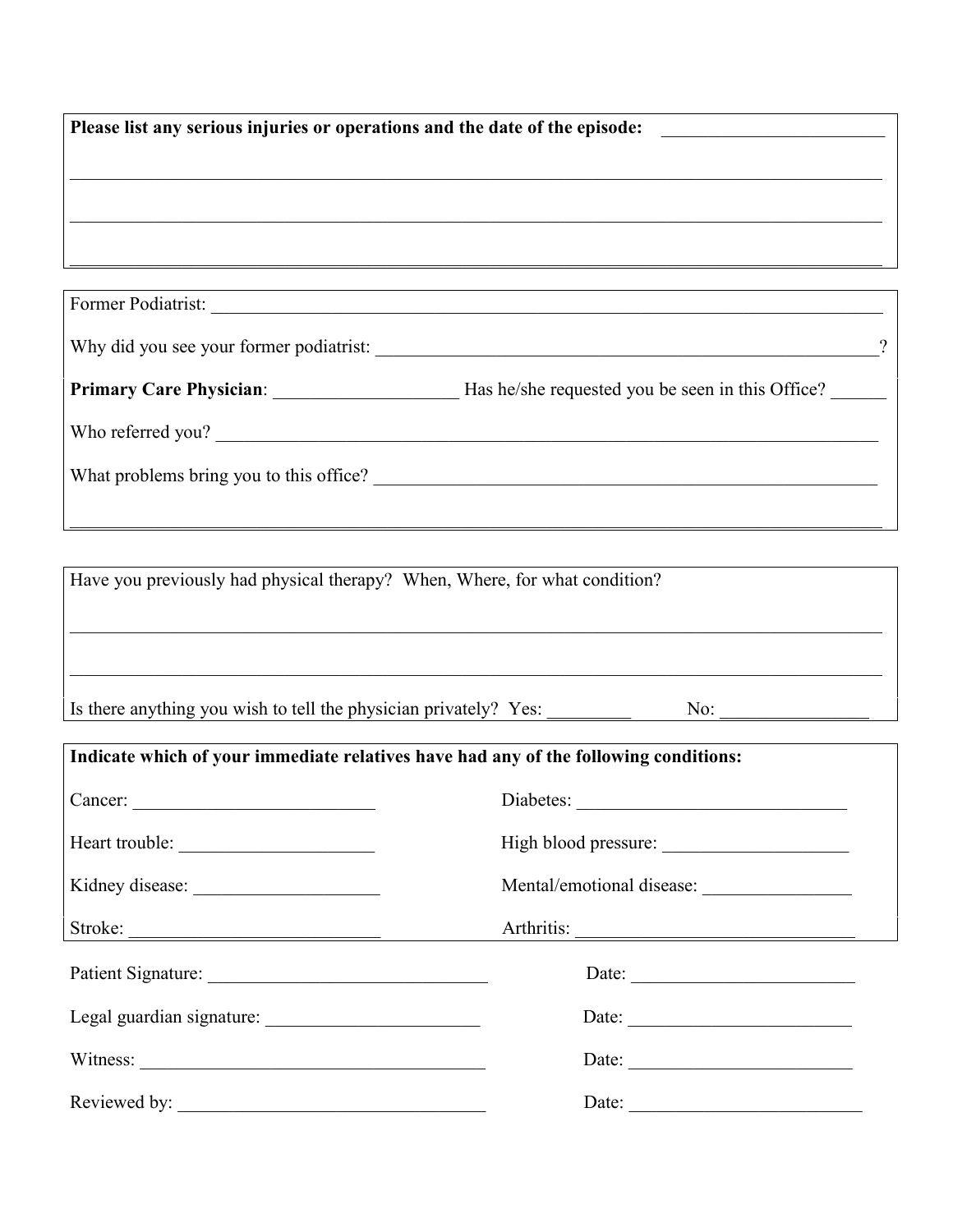## **PATIENT FINANCIAL RESPONSIBILITY ACKNOWLEDGEMENT**

#### **OFFICE PAYMENT POLICY**

Because there are immediate expenses to provide a service to our patients, we expect you to contribute your portion when applicable. The following forms of payment are required.

**Co-Payments:** Due at each visit prior to seeing the provider.

**Insurance:** We will bill your insurance as a courtesy. Deductibles, patient balance responsibility beyond insurance, and all balances are due in full before the end of each month.

**Self Pay:** Is due **in full** at the time of service.

**Patient responsibility:** Balances are due within thirty days of the date of service. If cancelling an appointment, a 24-hour advance notice is required, if no notice is given then a fee of \$25.00 will be charged.That \$25 will have to be paid prior to rescheduling of appointment.

**Non-Covered Services:** Non-Covered services are the responsibility of the patient/guardian. Non-Covered services vary from each insurance company. These may include, but are not limited to, durable medical items.

#### **Name of Person we can speak with regarding balance of your account: \_\_\_\_\_\_\_\_\_\_\_\_\_\_\_\_\_\_\_\_\_\_\_\_\_\_\_\_\_\_\_\_\_\_\_\_\_\_\_\_\_ Phone Number: \_\_\_\_\_\_\_\_\_\_\_\_\_\_\_\_\_\_\_\_\_\_**

I have read the above Office Payment Policy and as a patient, or legal guardian of a minor or impaired patient, I understand regardless of any insurance coverage I may have, I am responsible for payment of this account. I understand there is no interest or finance charge on current accounts; however, I am also aware that **delinquent accounts beyond 90 days are subject to other collection means atmy own expense.**

I have read, understand, and agree to the above Office Payment Policy in accordance with the terms set forth in the policy of this office. I also hereby attest that I have given payment information to the best of my knowledge for complete and timely payment.

Signature: \_\_\_\_\_\_\_\_\_\_\_\_\_\_\_\_\_\_\_\_\_\_\_\_\_\_\_\_\_\_\_\_\_\_\_\_\_ Date: \_\_\_\_\_\_\_\_\_\_\_\_\_\_\_\_\_\_\_\_\_\_\_\_\_\_\_ Printed Name: <br>
Patient name (if different):

**Name** of person we can speak to regarding your medical care:

### **Acknowledgement of Notice Privacy Practices:**

I, **I** Have read/received a copy of the Privacy Practices for RFAS *Patient's name*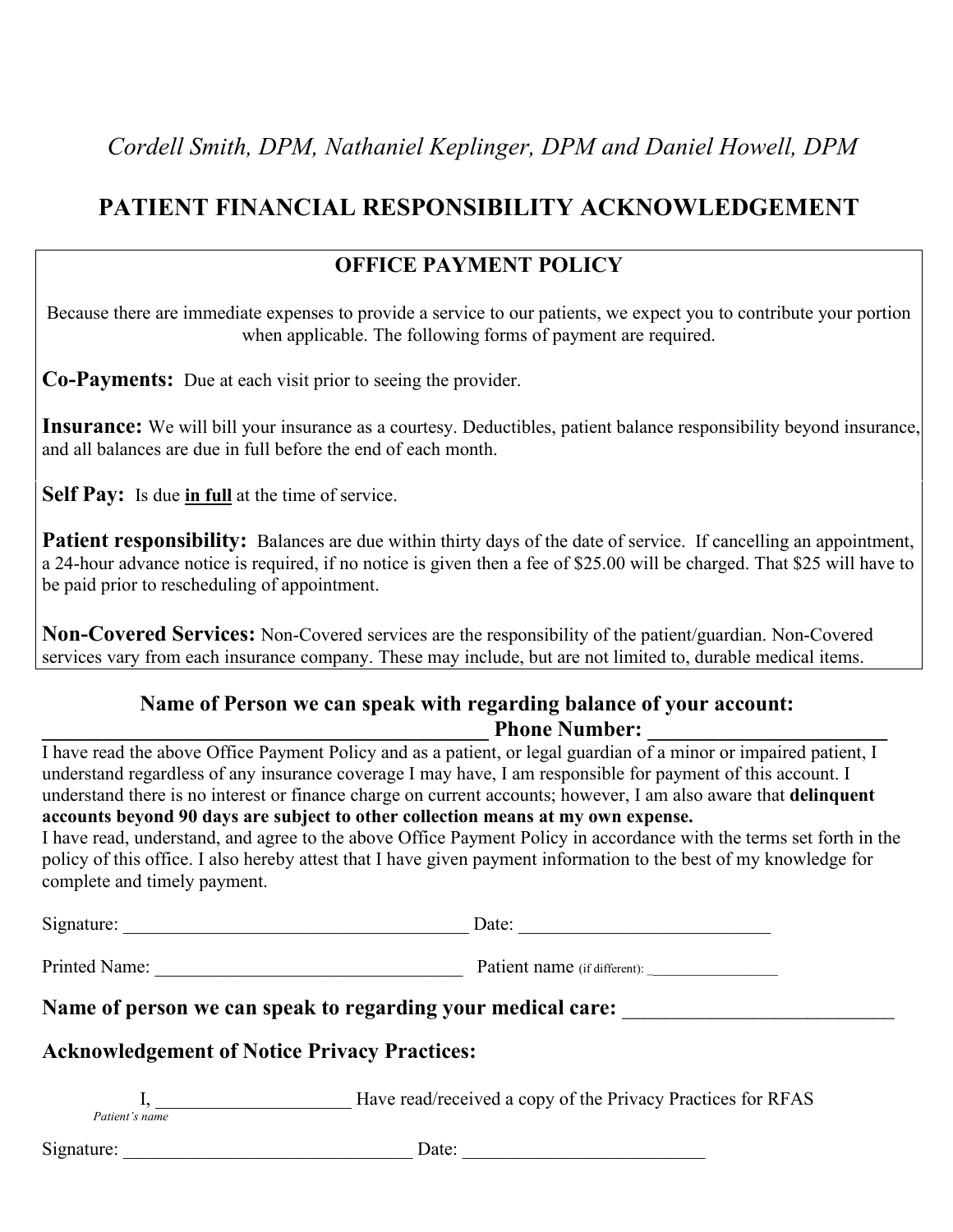#### Cordell Smith, DPM, Nathaniel Keplinger, DPM and Daniel Howell, DPM PATIENT AUTHORIZATION FOR ELECTRONIC HEALTH RECORDS

To provide better care to our patients, we have chosen to participate in an electronic health records system called "Healow". Under that system, each patient has a single, secure set of electronic information that can be accessed by participating physicians and other providers from their offices, urgent care facilities, the emergency room, the hospital, and other locations. Among other benefits, that system:

- allows immediate access to results of tests, imaging procedures and other potentially critical information for routine and emergency treatment;
- allows the coordination of prescriptions and care by multiple providers;
- provides you and your physician or other providers with reminders and information from national health treatment databases;
- reduces the chances of error; and otherwise improves the quality of care you receive;
- helps in the processing of insurance and other claims

We recognize the importance of keeping your individual information confidential. Accordingly, Healow has, through contracts and strict rules, limited access to individual information to health care providers and those providing assistance to them, and only for the purposes of providing health care to you and related activities. Your privacy is also protected by state and federal law. By obtaining care from us, you consent to our participation in the Healow system, and use of that system to provide care to you, to the fullest extent permitted by law. If you do not consent, you must find care elsewhere.

I ACKNOWLEDGE AND CONSENT TO USE OF Healow.

DATED \_\_\_\_\_\_\_\_\_\_\_\_\_\_\_\_\_\_\_\_ \_\_\_\_\_\_\_\_\_\_\_\_\_\_\_\_\_\_\_\_\_\_\_\_\_\_\_\_\_\_\_\_\_\_\_\_\_\_\_\_

Patient or Guardian Signature (circle one)

\_\_\_\_\_\_\_\_\_\_\_\_\_\_\_\_\_\_\_\_\_\_\_\_\_\_\_\_\_\_\_\_\_\_\_ \_\_\_\_\_\_\_\_\_\_\_\_\_\_\_\_\_\_\_\_\_\_\_\_\_\_\_\_\_\_\_\_\_\_\_\_\_\_\_\_

Printed Name of Patient **Printed Name of Above and Relationship**